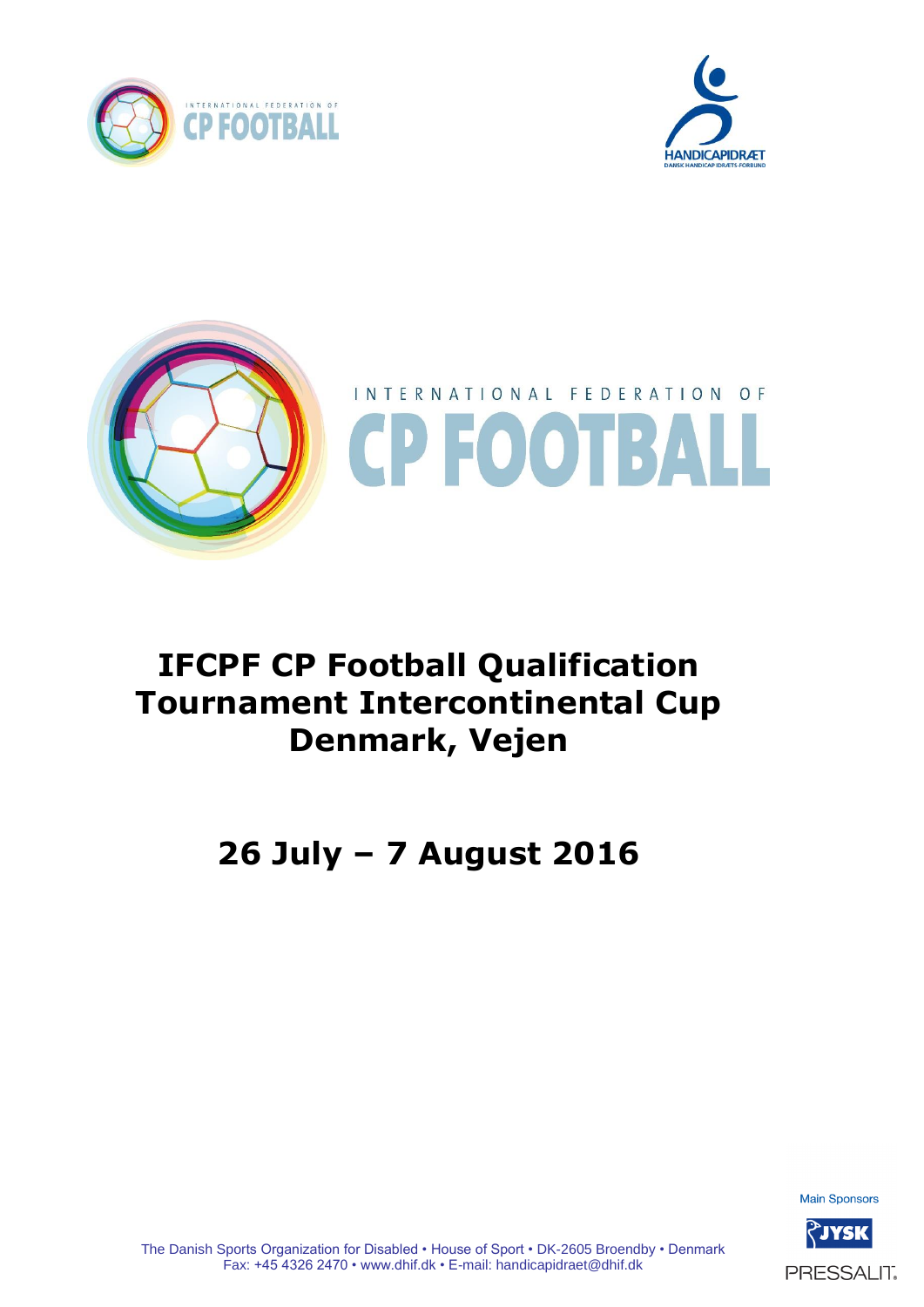



It is our great pleasure to invite your national CP Football Team to participate in the 2016 IFCPF CP Football Qualification Tournament for the Intercontinental Cup to be held in Denmark in the city of Vejen from 26 July to 7 August 2016.

A maximum of 16 countries can participate in this tournament. If more countries want to enter the tournament, the position on the World Ranking list will be taken into account. If countries are equal on the Ranking List the IFCPF Technical Committee will make the final decision.

The 2016 IFCPF CP Football Qualification Tournament for the Intercontinental Cup will be a qualification tournament for the 2017 IFCPF Intercontinental Cup. The top 8 ranked countries in the IFCPF 2015 World Championships have already qualified.

For more details please read, the information enclosed.

Yours sincerely, Local Organization Committee

Mette Holstein Arnesen **Event Director**

The Danish Sports Organisation for the Disabled Brøndby Stadion 20 2605 Brøndby Denmark Mail: [mette.holstein@dhif.dk](mailto:mette.holstein@dhif.dk) Phone: +45 24 45 26 55

**Main Sponsors** 

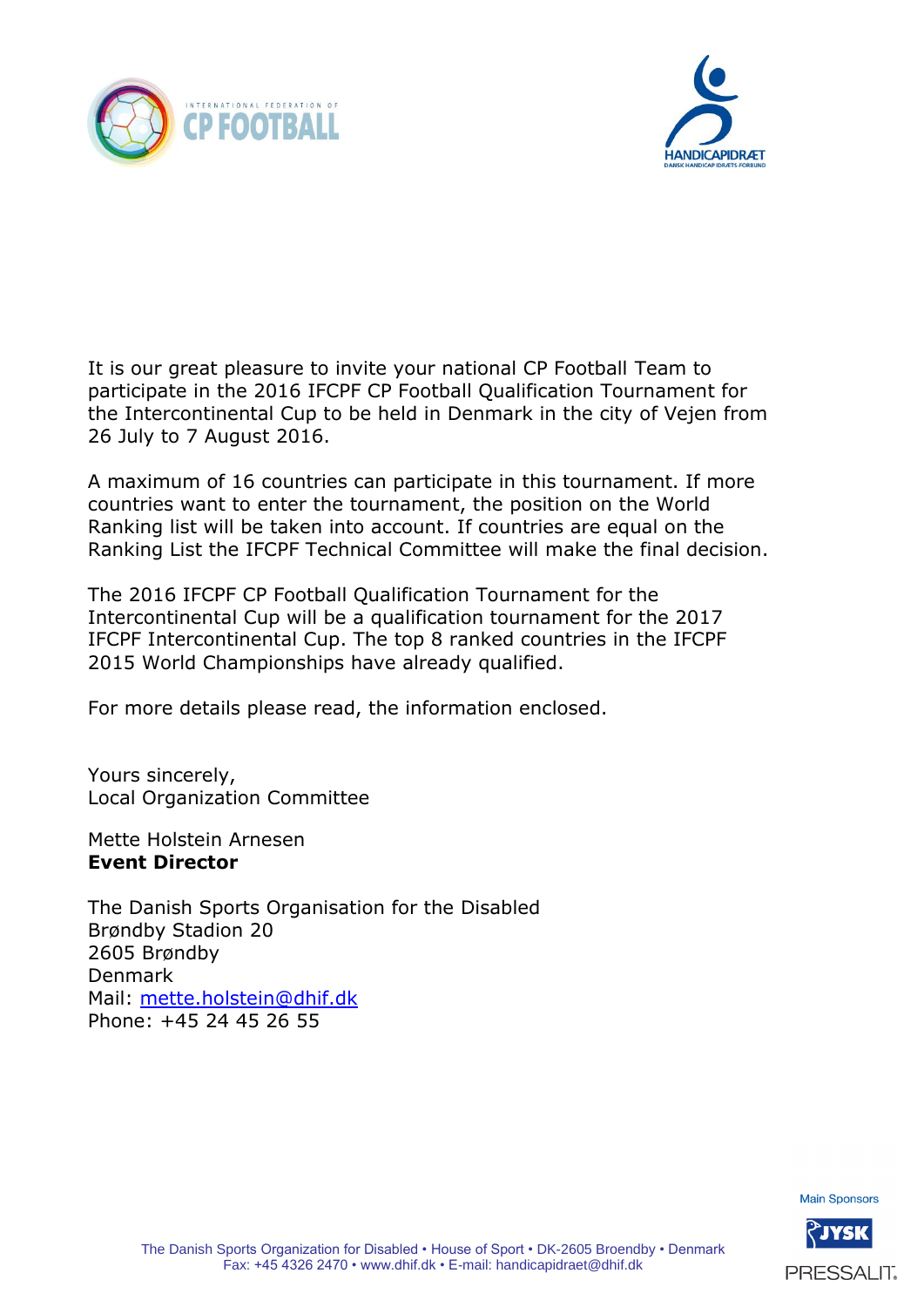



# **1. DATE AND PLACE**

26 July to 7 August 2016 Classification: 27-29 July 2016 Training: 27-29 July 2016 30 July – 6 August: Tournament matches 7 August: Departure

## **2. THE HOST CITY – VEJEN**

Vejen Municipality is situated on the mainland of Denmark - only about 1 hour's drive from the German boarder and about 40 minutes' drive from Billund Airport. The municipality covers an area of 814 square kilometers and has 42.610 inhabitants.

#### **2.1 VENUE**

Vejen Idrætscenter Petermindesvej 1 6600 Vejen Denmark <http://www.vejenic.dk/>

The venue is located about 10 minutes' walk from the city center of Vejen.

You will find accommodation within walking distance from the football fields and the sport's center.

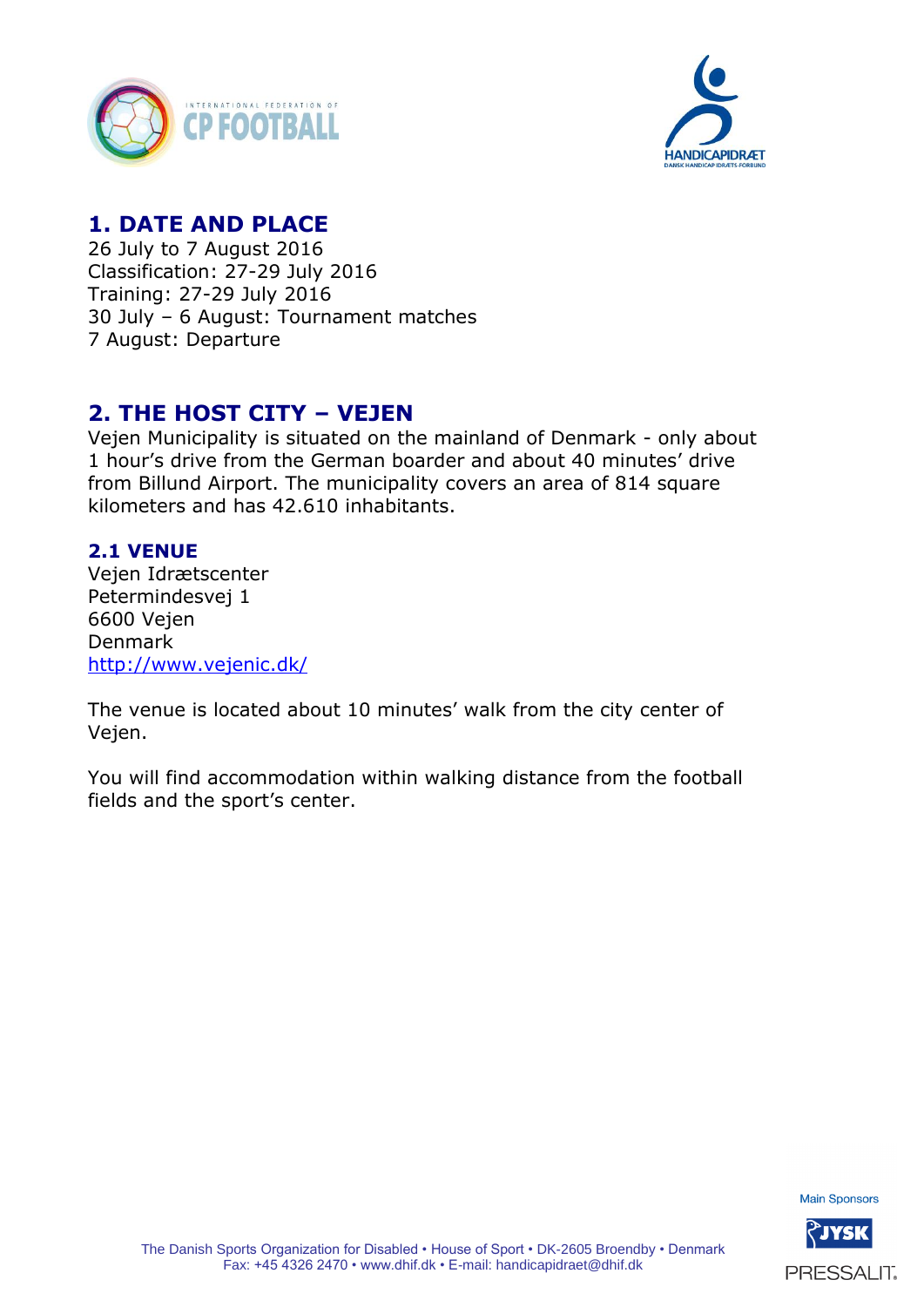



# **3. SCHEDULE**

| 26 July 2016  | Arrival of teams, officials, classifiers        |
|---------------|-------------------------------------------------|
| 27 July 2016  | Classification, training                        |
| 28 July 2016  | Classification, training,                       |
| 29 July 2016  | Classification, Opening ceremony & Opening Game |
| 30 July 2016  | Tournament                                      |
| 31 July 2016  | Tournament                                      |
| 1 August 2016 | Tournament                                      |
| 2 August 2016 | Tournament                                      |
| 3 August 2016 | Tournament                                      |
| 4 August 2016 | Tournament                                      |
| 5 August 2016 | Tournament                                      |
| 6 August 2016 | Finals & Closing banquet                        |
| 7 August 2016 | Departure                                       |



PRESSALIT.

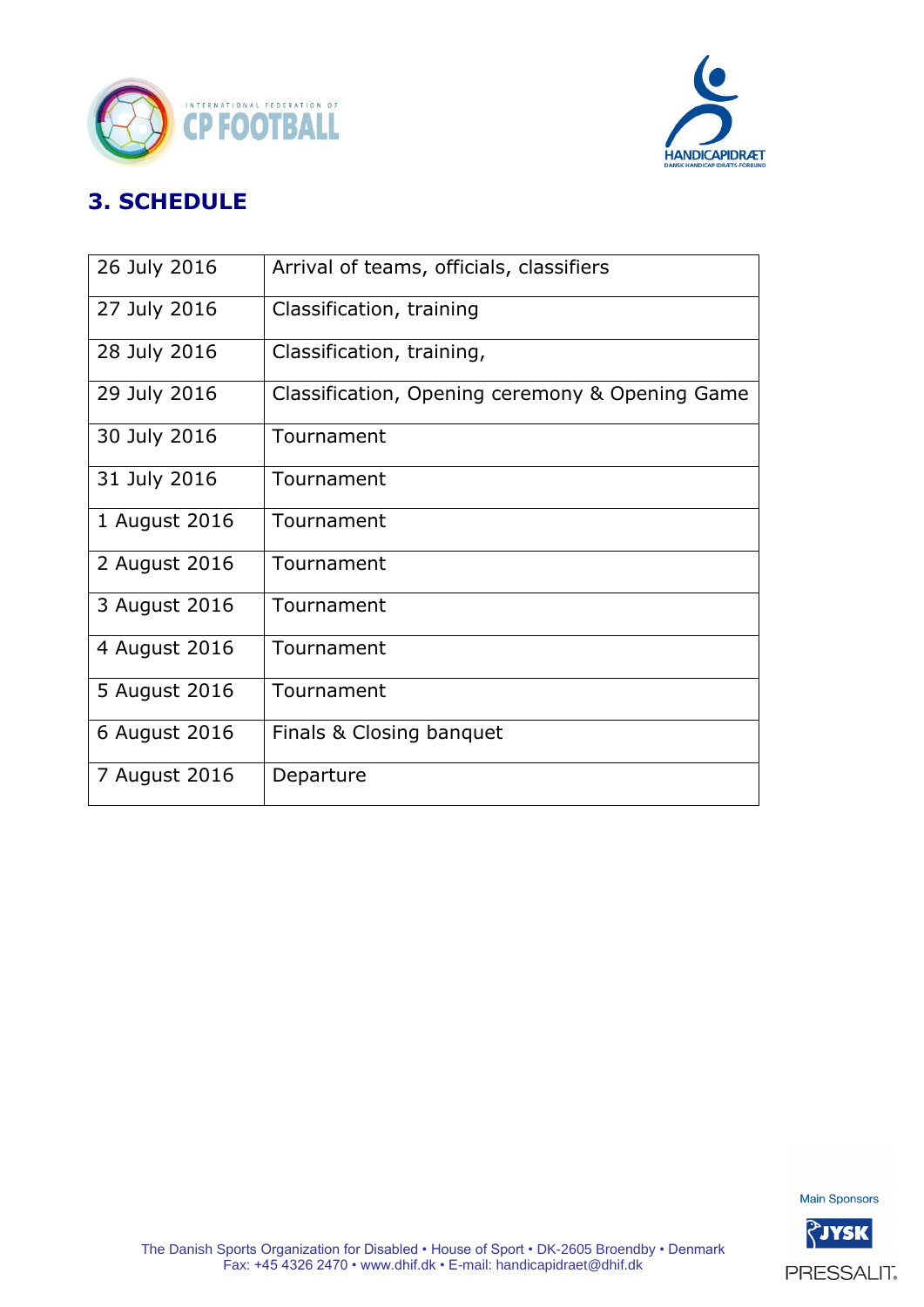



### **4. RULES**

The event will be conducted in accordance with the current rules and regulation for the IFCPF.

#### **5. CLASSIFICATION**

Classification will take place on 27 – 29 July at Vejen Idrætscenter. More information about that will be provided to all teams prior to the tournament.

## **6. ENTRY PROCESS – ONLINE REGISTRATION**

Only entries submitted online by or endorsed by the national association will be accepted

- The first entry (entry by number) deadline is: **1 March 2016**
- The second entry (entry by name) deadline is: **1 June 2016**

In order to secure full participation, national associations failing to confirm their participation according to deadlines will be removed from the list of participants.

#### **[Please register your team by using this link](http://dhif.rackforms.com/rackforms/output/forms/cpfodbold_1entry/page0.php)**

# **7. SYSTEM OF PLAY**

All tournament matches will be played at Vejen Idrætscenter. The tournament will begin with a group phase. The teams will play in a round-robin format within each group, with all teams playing each other once.

The top 2 teams in each group will qualify for the second round, quarter final, semi final and final stages to determine 1st and 2nd. The losing team at each stage will play in classification matches to determine 3rd through to 8th. The bottom 2 teams from each group will follow the same process of classification matches to determine 9th to 16th.out.

## **8. TRAINING**

All training will take place at Vejen Idrætscenter. There will be a full training schedule throughout the duration of the tournament. Pre-tournament training will take place on 27 – 29 July and all



PRESSALIT.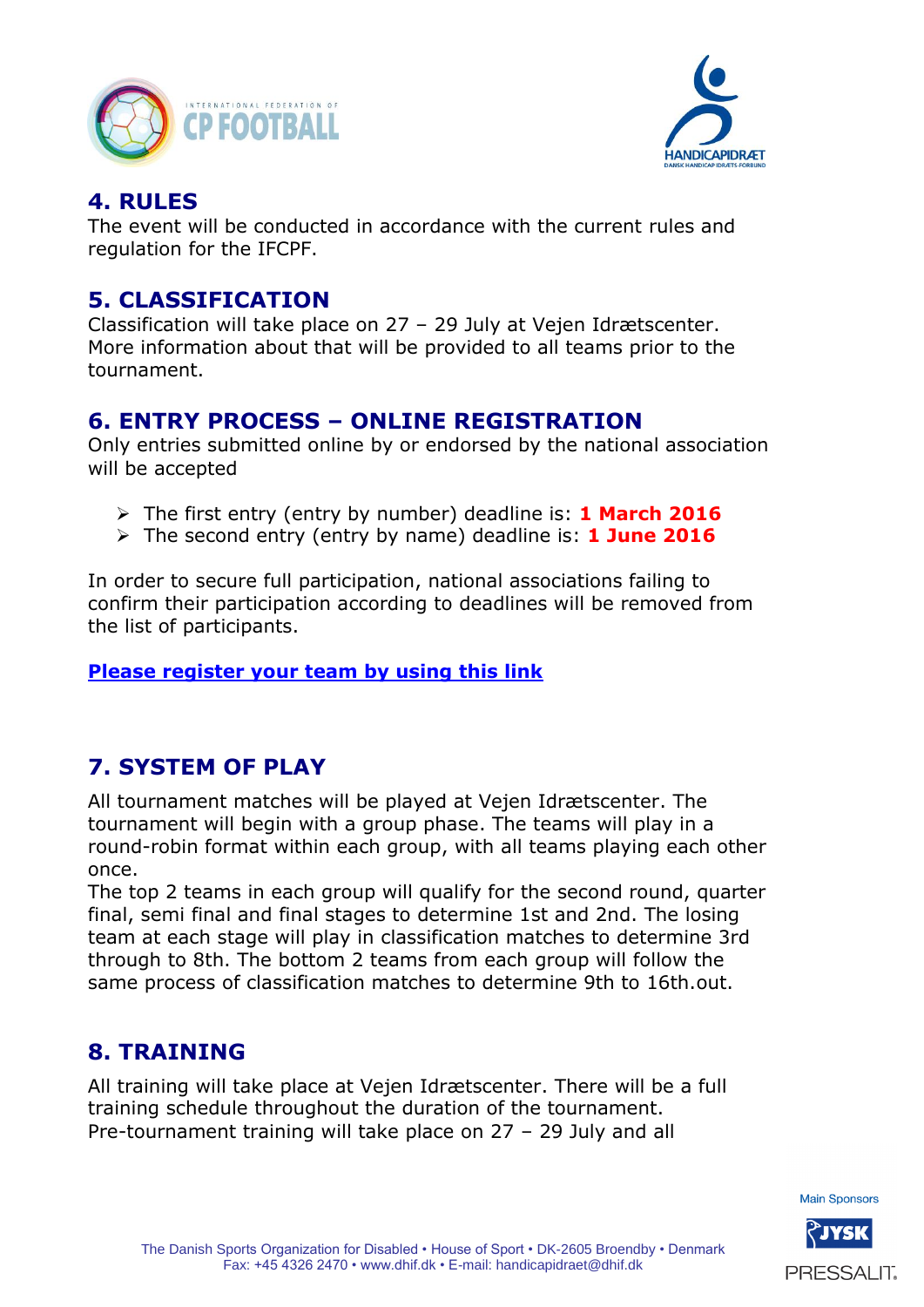



teams will be allocated a slot on the days. During the tournament, training times will be allocated to teams on rest days. These will be optional. Equipment will be provided for all teams and pitch surfaces will be natural grass.

## **9. TECHNICAL MEETING**

The technical meeting will be held on 29 July. Place and time of the meeting will be announced.

# **10. ENTRY FEES AND ACCOMMODATION**

The Registration Fee for this full-service tournament is EUR 1600 per person **26 July and 7 August** and includes the following:

- $\geq 12$  night's accommodation in double rooms at the official hotels
- $\triangleright$  All meals (healthy breakfast buffet with juice and coffee/tea at the hotels. Warm and healthy lunch and dinner including tap water at the venue)
- > Tournament welcome package
- Closing banquet (Saturday evening, 6 August)
- $\geq$  Airport Transfers only during the official championship dates (26 July – 7 August)
- Volunteer support at Billund Airport if your team arrives by plane
- $\triangleright$  International classification panel

The registration fee does not include:

- **Water** Tap water in Denmark is of the highest quality. Bottled water WILL NOT be provided but can be purchased at an additional cost
- **Taxi**  Any taxi journeys taken during the duration of the tournament will be payable to local firm

Available at an additional charge

- **Laundry**  laundry services are available
- **Phone Calls**  all calls made from team rooms will be chargeable
- **Accommodation**  for additional team members and nights will be charged at standard hotel rate (subject to availability)

**Main Sponsors** 

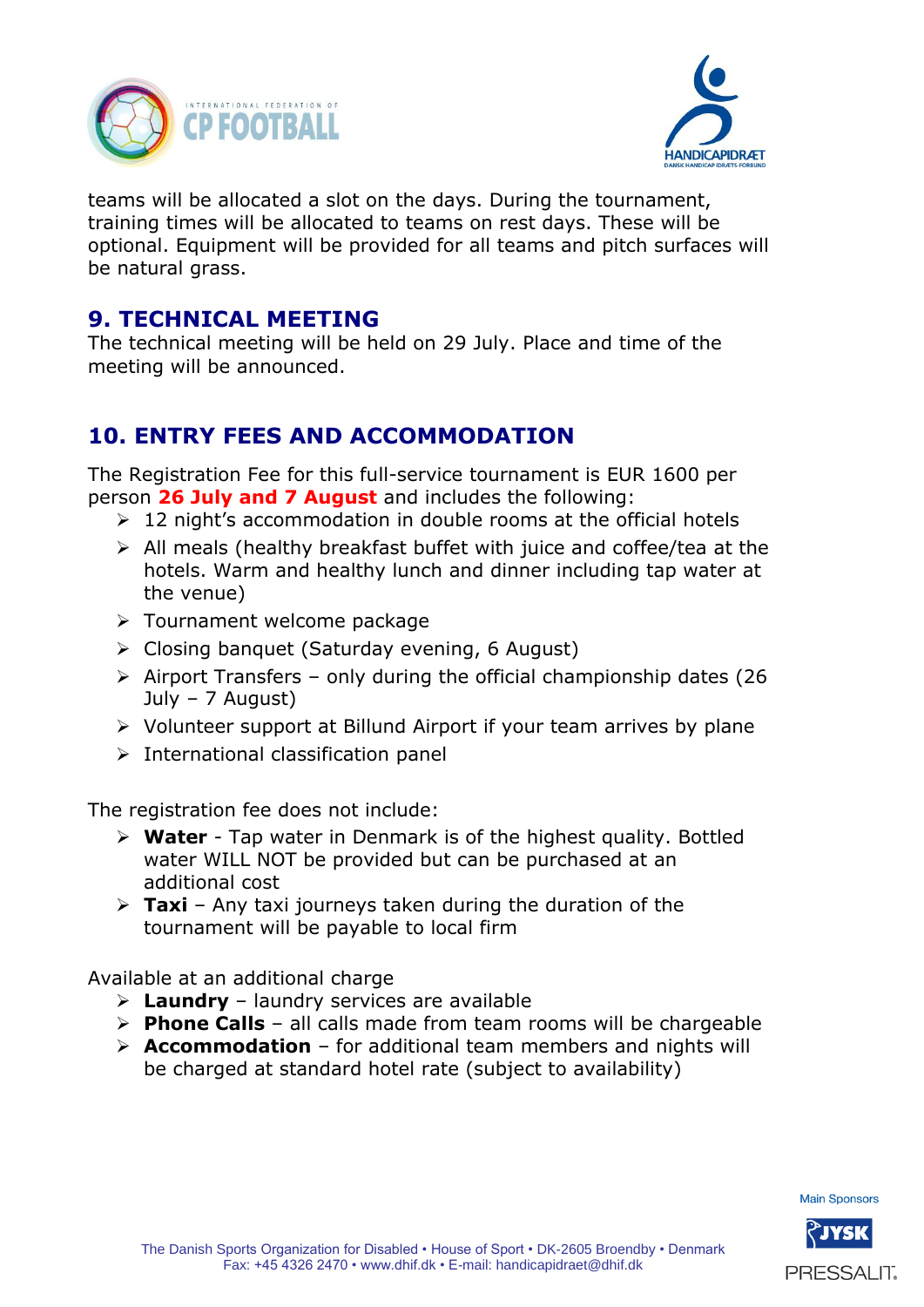



The registration fee is based on a 2-4 person occupancy in each room. Single rooms may be available on request for an additional cost of EUR 50 per person, per night in a single room.

The entry fees have to be paid in Euros to the LOC as set out below:

- ▶ 1 March 2016: First entry by numbers 9000 Euros (non-refundable)
- $\geq 1$  June 2016: Final Entry by name, including all details of team with the balance of entry fee.

## **11. BANKING DETAILS**

Please find our banking details for payment of entry fees: Spar Nord Copenhagen Raadhuspladsen 75 DK-1505 Copenhagen W DENMARK **SWIFT:** SPNODK22 **IBAN:** DK6793854574066625

**Please remember to indicate on the payment which country and sports organisation the payment comes from.** 

**Please instruct your bank that transaction must be completed without charges for us**

#### **12. ACCOMMADATION INFORMATION AND ALLOCATION OF TEAMS**

There is 1 official accommodation for athletes. The hotel facilities are located right next to Vejen Idrætscenter:

#### **Sportshotel Vejen**

Jacob Gades Allé 1 6600 Vejen Denmark <http://www.vejenic.dk/overnatning/>

Based on availability and type of rooms the LOC will allocate a number of rooms for each teams for themselves to divide between team members. The LOC will ask the teams to provide us with a rooming list in connection with the  $2^{nd}$  entry.

**Main Sponsors** 

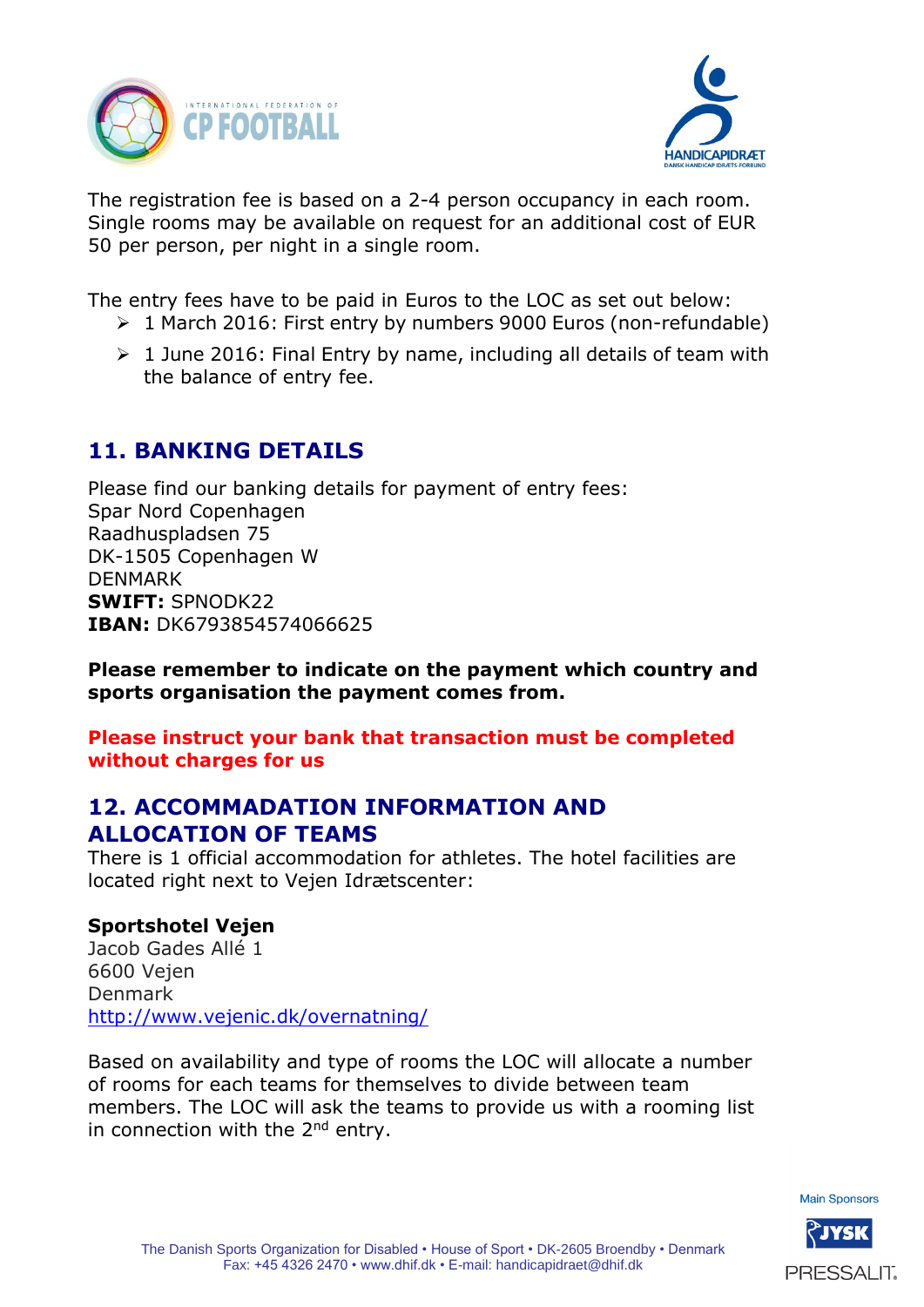



Please note that the first official meal covered by the LOC will be the dinner on 26 July. The last official meal will be the breakfast on 7 August.

### **13. TRANSPORTATION**

The LOC will be provide transport between Billund Airport and the host hotel in Vejen within the official dates for the tournament (26 July -7 August). Billund Airport provides direct connection to more than 40 European destinations. Billund is located 35 kilometers from the hotels and venue in Vejen.

Please show respect to our hosts by remaining for the awards ceremonies and for the banquet on Saturday evening.

#### **14. ACCREDITATION**

All athletes and staff will be provided with official accreditation for the event, which must be presented at all meals, and special events.

#### **15. INSURANCE**

All participating nations must arrange medical and accident insurance for the entire length of their stay. The insurance should cover all players and staff.

## **16. ANTI-DOPING CONTROL**

Please be advised that this event is subject to drug testing in accordance with the policies and procedures of Anti-Doping Denmark and the World Anti-Doping Agency (WADA) regulations.

# **17. FREE TIME ACTIVITIES AT VEJEN IDRÆTSCENTER**

Vejen Idrætscenter have many activities to offer which among others include:

- $\triangleright$  Swimming pool with free access for all participants
- $\triangleright$  Fitness center with all free access for all participants
- $\triangleright$  Free internet access